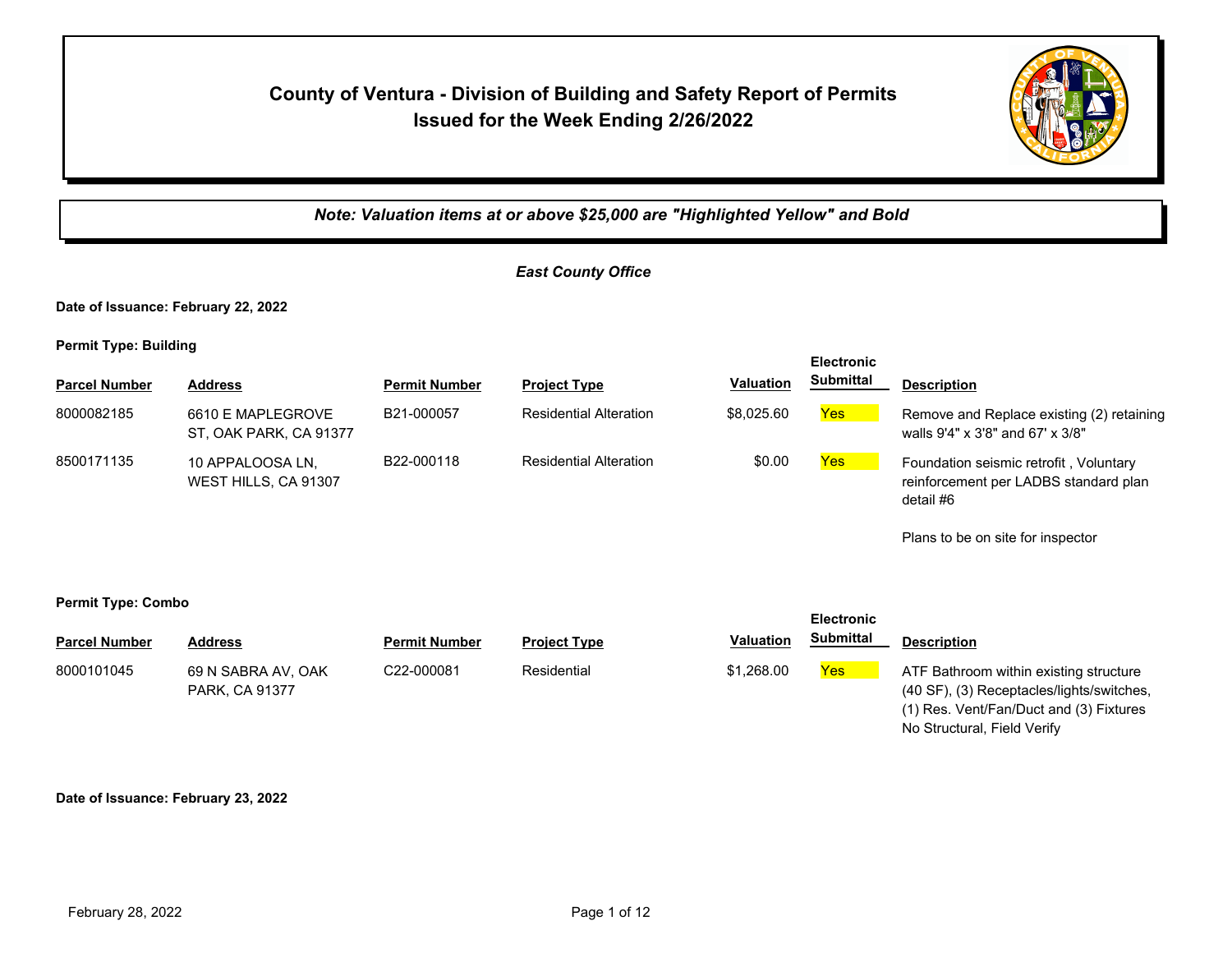#### *Note: Valuation items at or above \$25,000 are "Highlighted Yellow" and Bold East County Office* **Date of Issuance: February 23, 2022 Permit Type: Building Parcel Number Address <b>Permit Number Project Type Valuation Submittal** Description **Electronic Submittal** 74 COOLWATER RD, WEST HILLS, CA 91307 8500160125 B21-000991 Residential Accessory **\$39,600.00** Yes Retaining Wall 1500 SF- 125 x 12' **Permit Type: Combo Parcel Number Address Permit Number Project Type Valuation Submittal Description Electronic Submittal** 6680324045 609 MARTHA DR, C21-000416 Residential <mark> \$126,628.20</mark> <mark>Yes</mark> NEWBURY PARK, CA 91320 C21-000416 Residential **\$126,628.20** Addition to an existing bedroom add another bedroom and bathroom 927 SF 5200331095 1917 BRITTANY PARK C22-000147 Residential \$0.00 No RD, CAMARILLO, CA 93012 C22-000147 Residential **Residential** \$0.00 No Pavilion- Additional Plumbing and Electrical work: 1 subpanel, 5 light/receptacle and 1 drain line for sink. Drain will tie into existing sewer.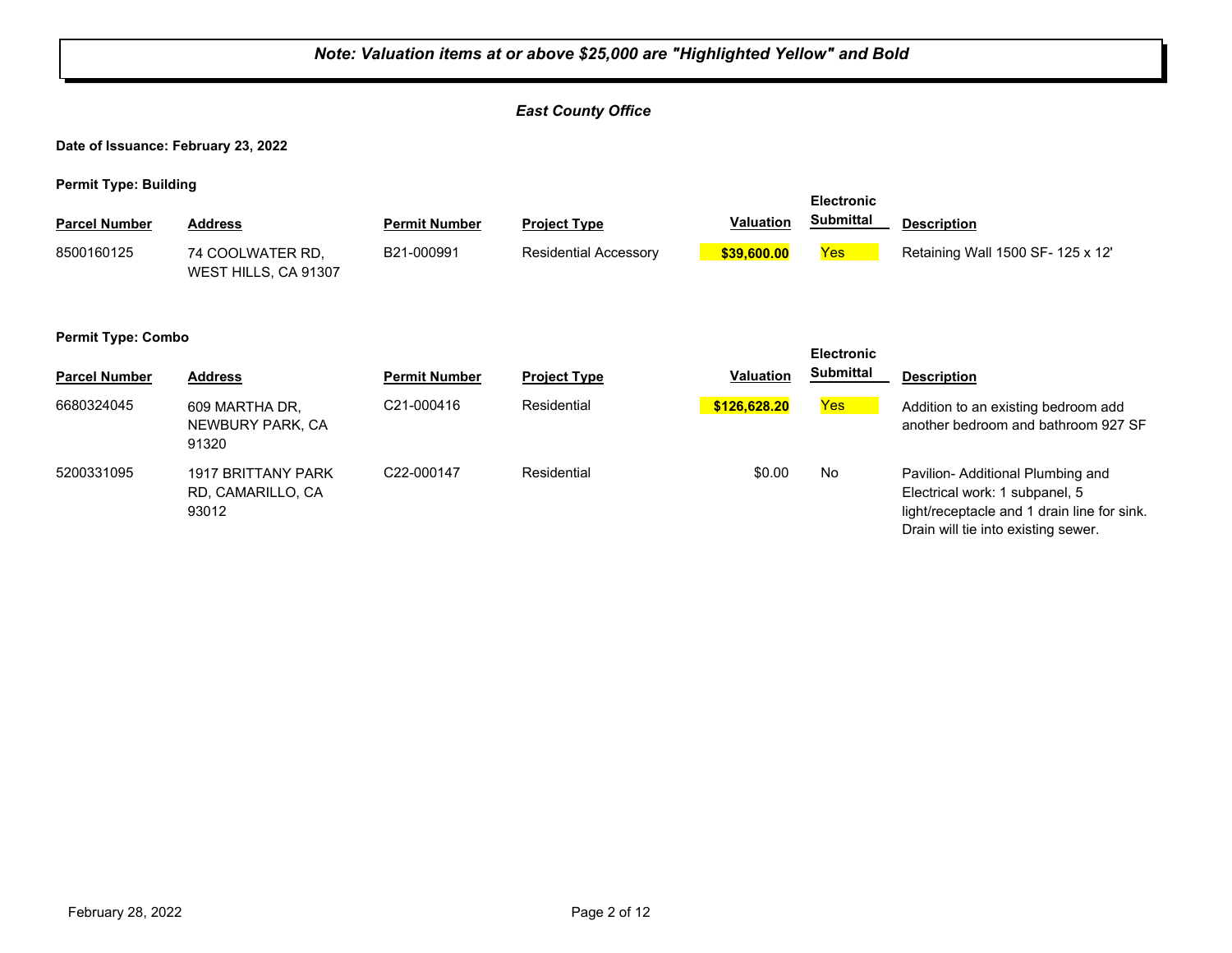#### *East County Office*

#### **Date of Issuance: February 23, 2022**

#### **Permit Type: Electrical**

| . .                  |                                                   |                      |                     |                  | <b>Electronic</b> |                                                                                                                                                                                                                |
|----------------------|---------------------------------------------------|----------------------|---------------------|------------------|-------------------|----------------------------------------------------------------------------------------------------------------------------------------------------------------------------------------------------------------|
| <b>Parcel Number</b> | <b>Address</b>                                    | <b>Permit Number</b> | <b>Project Type</b> | <b>Valuation</b> | <b>Submittal</b>  | <b>Description</b>                                                                                                                                                                                             |
| 6460085050           | 6161 BIRCH ST, SIMI<br><b>VALLEY, CA 93063</b>    | E22-000050           | Residential         | \$0.00           | Yes               | Installation of (2) Tesla Powerwall 2<br>battery backup system to existing solar<br>PV system. All loads will be relocated to<br>new 200A backup loads panel. There is an<br>existing 200A main service panel. |
| 5000370395           | 815 TIERRA REJADA RD.<br>MOORPARK, CA 93021       | E22-000112           | Residential         | \$0.00           | No                | 100amp Temporary Power for Temporary<br>trailer. Trailer will provide temporary<br>housing during construction of SFR.<br>Planning Record ZC21-1461<br>OTC                                                     |
| 6630410125           | 1872 N CALLE SALTO.<br>THOUSAND OAKS, CA<br>91360 | E22-000113           | Residential         | \$0.00           | No                | Photovoltaic roof mounted 4.25kw<br>w/microinverters                                                                                                                                                           |
| 6850192105           | 1410 LAFITTE DR, OAK<br>PARK, CA 91377            | E22-000116           | Residential         | \$0.00           | No                | Upgrade main service panel form 100amp<br>to 200amp                                                                                                                                                            |

#### **Date of Issuance: February 24, 2022**

#### **Permit Type: Building**

| - -                  |                                                 |                      |                               |                  | <b>Electronic</b> |                                                                                                     |
|----------------------|-------------------------------------------------|----------------------|-------------------------------|------------------|-------------------|-----------------------------------------------------------------------------------------------------|
| <b>Parcel Number</b> | <b>Address</b>                                  | <b>Permit Number</b> | <b>Project Type</b>           | <b>Valuation</b> | <b>Submittal</b>  | <b>Description</b>                                                                                  |
| 6850302015           | 4991 GOLDEN NUGGET<br>WY, OAK PARK, CA<br>91377 | B22-000126           | <b>Residential Alteration</b> | \$7.385.20       | No.               | Replace 261.72 sq ft of windows - Replace<br>53.33 sq ft of Sliding glass door<br>All retrofit type |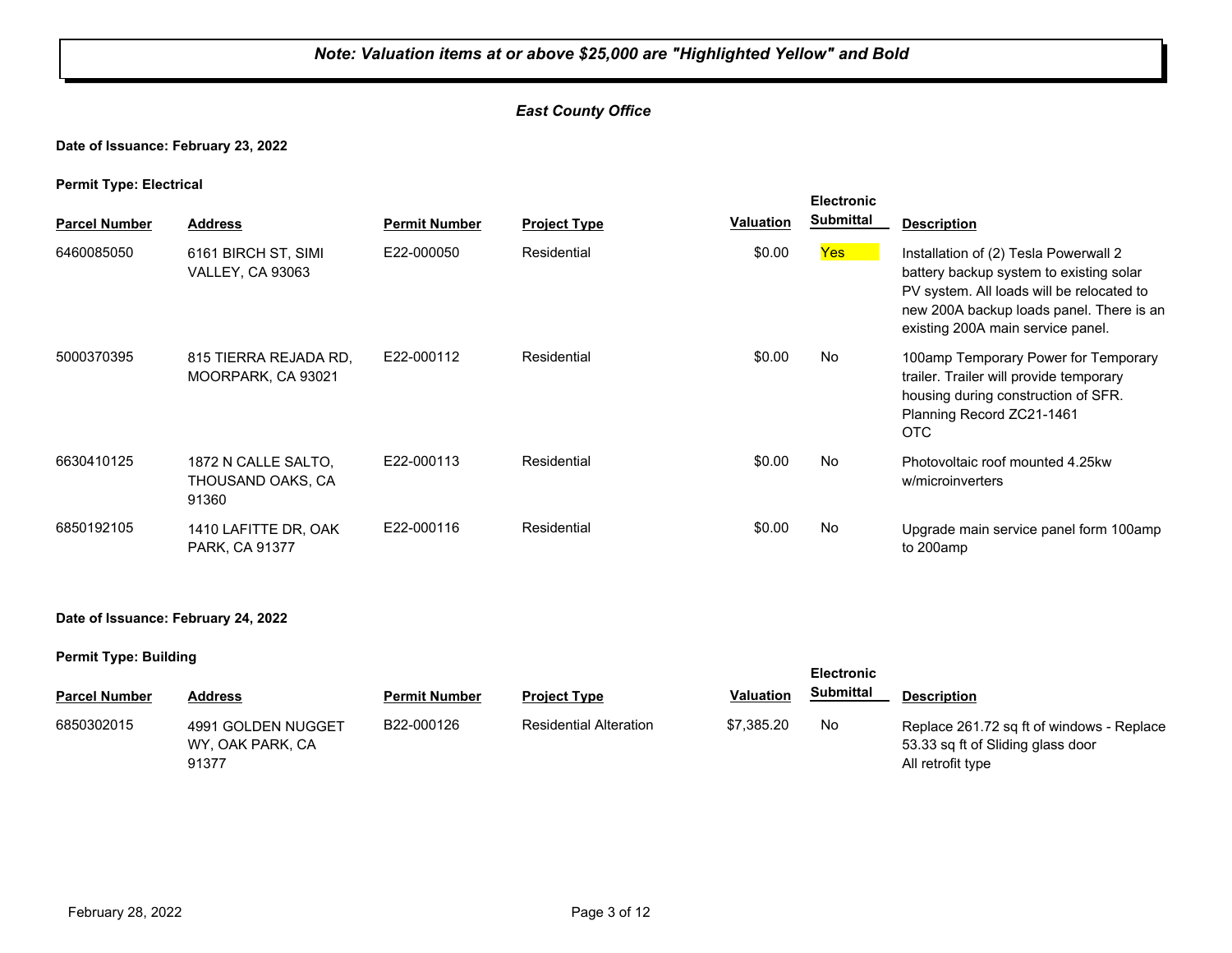### *Note: Valuation items at or above \$25,000 are "Highlighted Yellow" and Bold East County Office* **Date of Issuance: February 24, 2022 Permit Type: Electrical Parcel Number Address <b>Permit Number Project Type Valuation Submittal** Description **Electronic Submittal** 8000114055 175 N PARK VIEW DR, E22-000117 Residential \$0.00 <mark>Yes</mark> OAK PARK, CA 91377 E22-000117 Residential **Residential** \$0.00 **Yes** Increase panel upgrade to 200 AMP and Electric Vehicle Charging Station **Date of Issuance: February 25, 2022 Permit Type: Building Parcel Number Address <b>Permit Number Project Type Valuation Submittal** Description **Electronic Submittal** 6680246125 744 N VERNA AV, B22-000101 Residential Alteration \$5,270.00 <mark>Yes</mark> NEWBURY PARK, CA 91320 B22-000101 Residential Alteration \$5,270.00 Yes Tear off existing roof and replace (3100 SF) Asphalt Shingles 5030030235 5959 GRIMES CANYON B22-000127 Demo \$0.00 No RD, MOORPARK, CA 93021 B22-000127 Demo **beme** \$0.00 No Removal of farm worker mobile home \*VCBC Section 105.5 Expiration Permits: Demolition permits issued for the correction of violations shall expire after 30 days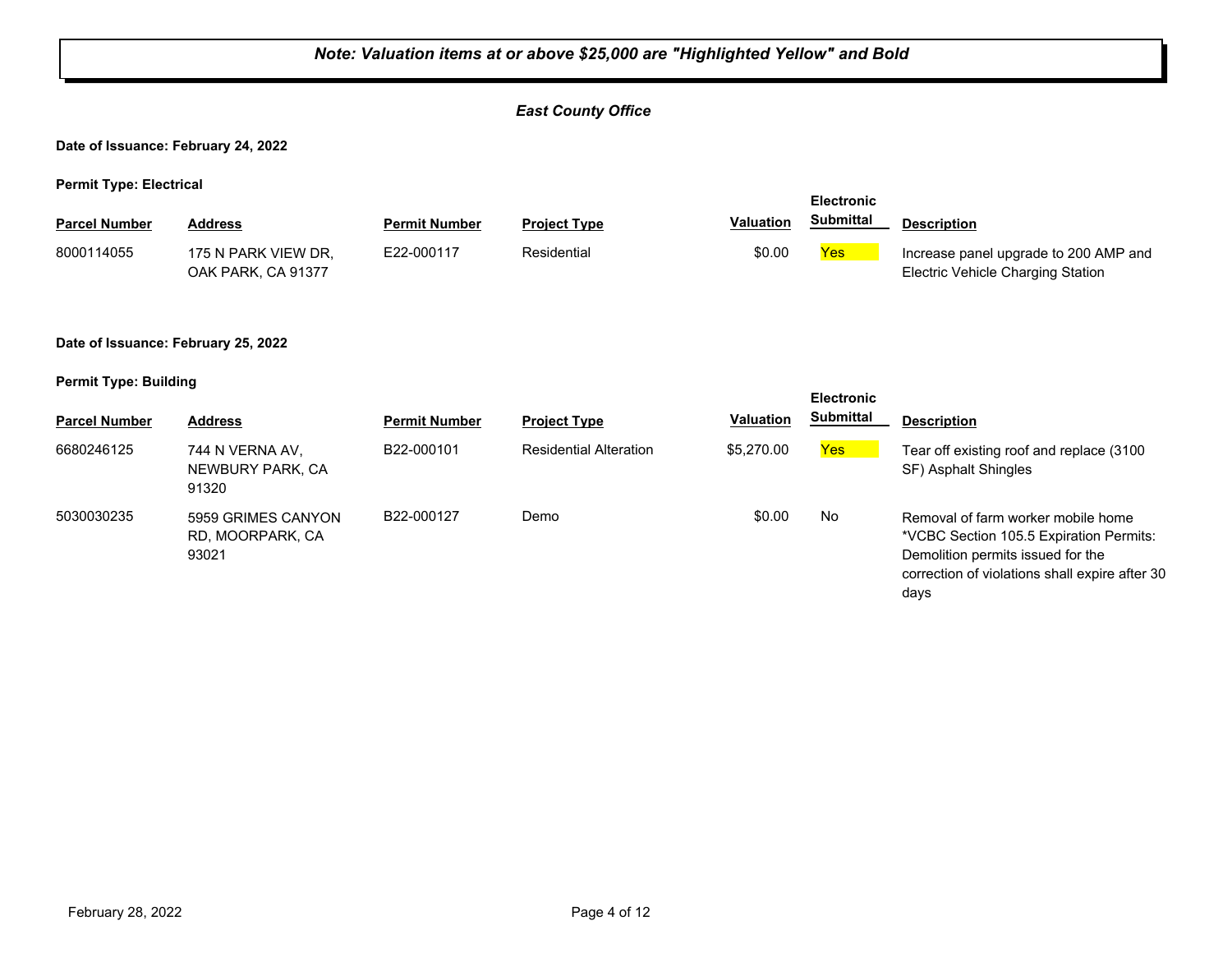#### *East County Office*

**Date of Issuance: February 25, 2022**

**Permit Type: Combo**

| . .                  |                                                         |                         |                     |                  | <b>Electronic</b> |                                                                                                                                                                                                |
|----------------------|---------------------------------------------------------|-------------------------|---------------------|------------------|-------------------|------------------------------------------------------------------------------------------------------------------------------------------------------------------------------------------------|
| <b>Parcel Number</b> | <b>Address</b>                                          | <b>Permit Number</b>    | <b>Project Type</b> | <b>Valuation</b> | Submittal         | <b>Description</b>                                                                                                                                                                             |
| 6640120035           | 184 HALSBURY CT,<br>WESTLAKE VILLAGE, CA<br>91361       | C <sub>22</sub> -000136 | Residential         | \$9.827.00       | No                | Remodel Kitchen approx. 130 sq ft -<br>Remodel Master Bathroom approx. 180 sq.<br>ft - Laundry room<br>No Structural modifications                                                             |
| 6760021045           | 347 RIMROCK RD.<br><b>WESTLAKE VILLAGE, CA</b><br>91361 | C <sub>22</sub> -000164 | Residential         | \$70.231.00      | No                | Reroof Tile Re-set 3950 SF, Remodel<br>Bathrooms 780 SF and Kitchen 800 SF.<br>(60) Receptacle/switch/lights, (10)<br>Res. Vent/Fan/Duct, and (20) Fixture/trap.<br>No structural/field verify |

#### **Permit Type: Electrical**

| - -<br><b>Parcel Number</b> | <b>Address</b>                                              | <b>Permit Number</b> | <b>Project Type</b> | <b>Valuation</b> | <b>Electronic</b><br><b>Submittal</b> | <b>Description</b>                                                                                                                                                                                                                                                            |
|-----------------------------|-------------------------------------------------------------|----------------------|---------------------|------------------|---------------------------------------|-------------------------------------------------------------------------------------------------------------------------------------------------------------------------------------------------------------------------------------------------------------------------------|
| 6730070140                  | <b>151 HEAVENLY VALLEY</b><br>RD, NEWBURY PARK,<br>CA 91320 | E22-000097           | Residential         | \$0.00           | No                                    | SYSTEM SIZE: 7455W DC, 6000W AC<br>(7.45kW)<br>• MODULES: (21) LONGI GREEN<br><b>ENERGY TECHNOLOGY LTD:</b><br>LR4-60HPB-350M<br>• INVERTERS: (1) SOLAREDGE<br><b>TECHNOLOGIES:</b><br>SE6000H-USS3<br>• RACKING: ; ULTRA RAIL SPEEDSEAL<br>FOOT, SEE DRAWING<br>SNR-DC-00438 |

### **East County Office Valuation Subtotal: \$268,235.00**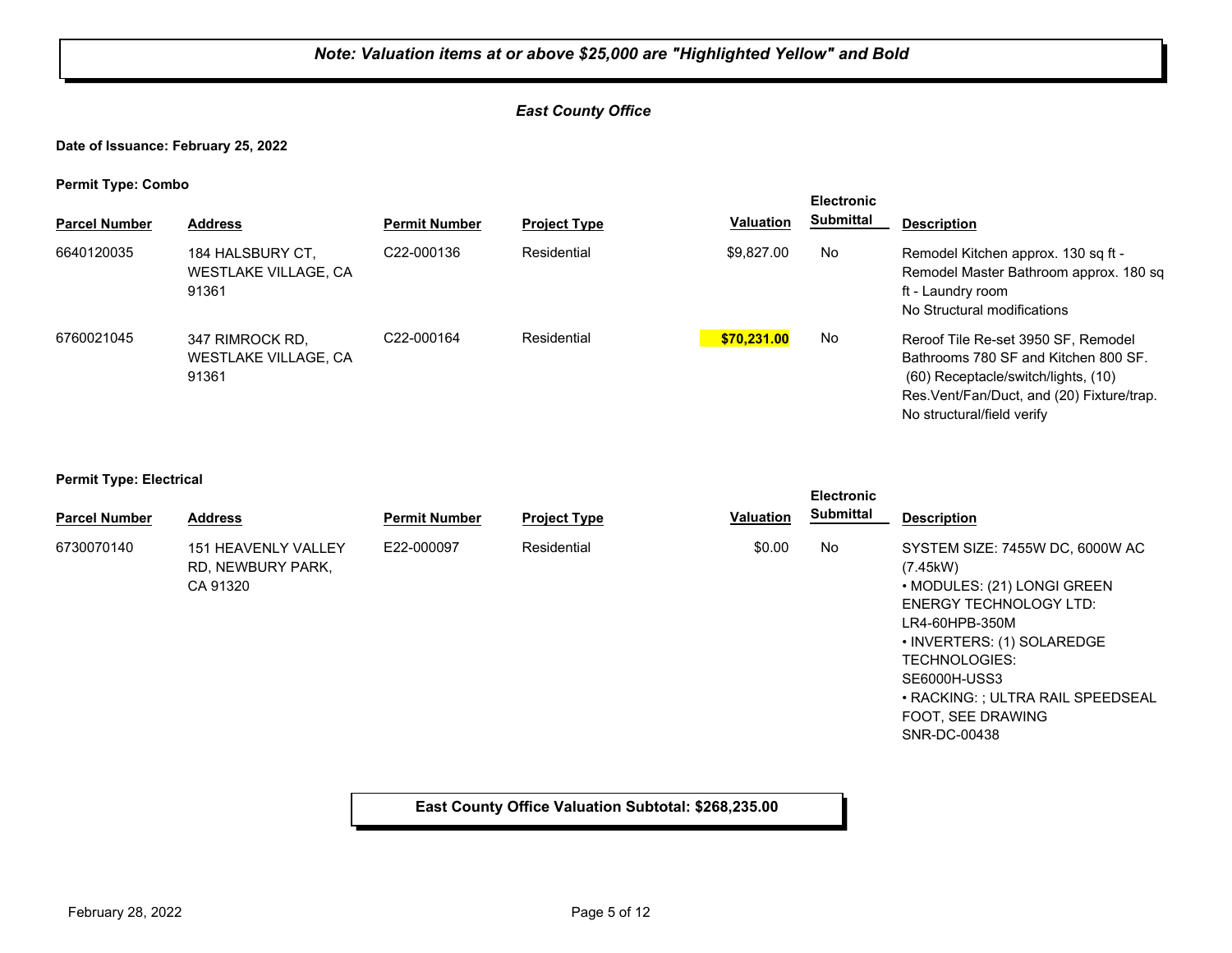**Date of Issuance: February 22, 2022**

**Permit Type: Building**

| . .                  |                                             |                      |                               |                  | <b>Electronic</b> |                                                                                           |
|----------------------|---------------------------------------------|----------------------|-------------------------------|------------------|-------------------|-------------------------------------------------------------------------------------------|
| <b>Parcel Number</b> | <b>Address</b>                              | <b>Permit Number</b> | <b>Project Type</b>           | <b>Valuation</b> | <b>Submittal</b>  | <b>Description</b>                                                                        |
| 0330420035           | 11278 N VENTURA AV.<br>OJAI. CA 93023       | B22-000058           | <b>Residential Alteration</b> | \$1.955.00       | No                | Reroof 1,150SF comp shingles.                                                             |
| 0610055575           | 328 MOUNTAIN VIEW ST.<br>OAK VIEW. CA 93022 | B22-000112           | <b>Residential Alteration</b> | \$900.00         | No                | Replace 500 SF of attic insulation                                                        |
| 2060262345           | 4008 OCEAN DR.<br>OXNARD, CA 93035          | B22-000119           | <b>Residential Alteration</b> | \$2,650.00       | No                | Reroof existing dwelling to consist of<br>700SF built up roofing and 300SF metal<br>roof. |
| 0180061285           | 974 RICE RD, OJAI, CA<br>93023              | B22-000120           | <b>Residential Alteration</b> | \$3.740.00       | No                | Remove 1-layer and Reroof 2,200 sq. ft. of<br>comp shingles                               |

#### **Permit Type: Combo**

|                      |                                      |                      |                     |             | ᆸច៴៶៲៴៲៲៲៴       |                                                                                                                                   |
|----------------------|--------------------------------------|----------------------|---------------------|-------------|------------------|-----------------------------------------------------------------------------------------------------------------------------------|
| <b>Parcel Number</b> | <b>Address</b>                       | <b>Permit Number</b> | <b>Project Type</b> | Valuation   | <b>Submittal</b> | <b>Description</b>                                                                                                                |
| 1530112125           | 1076 MESA DR.<br>CAMARILLO, CA 93010 | C21-000691           | Residential         | \$14.520.00 | Yes              | proposed interior remodel of existing living<br>space 420 sq ft and conversion of work<br>shop area into walk in closet 130 sq ft |

**Electronic** 

#### **Permit Type: Electrical**

|                      |                                         |                      |                     |                  | <b>Electronic</b> |                                                        |
|----------------------|-----------------------------------------|----------------------|---------------------|------------------|-------------------|--------------------------------------------------------|
| <b>Parcel Number</b> | Address                                 | <b>Permit Number</b> | <b>Project Type</b> | <b>Valuation</b> | <b>Submittal</b>  | <b>Description</b>                                     |
| 1520362075           | 317 EL TUACA CT.<br>CAMARILLO, CA 93010 | E22-000002           | Residential         | \$0.00           | No                | Main panel upgrade to 200amps in the<br>same location. |

#### **Date of Issuance: February 23, 2022**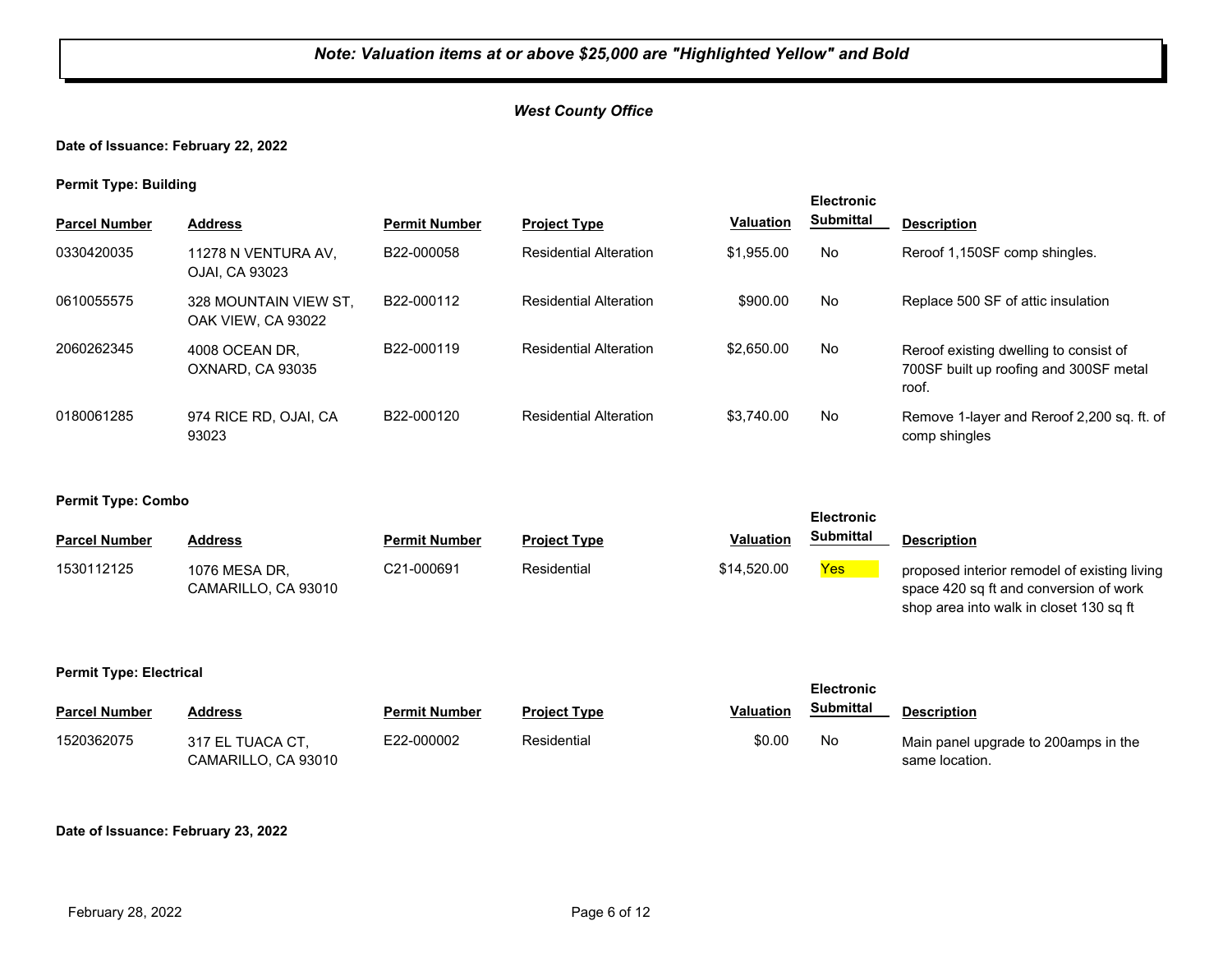**Date of Issuance: February 23, 2022**

VENTURA COUNTY

UNINCORP

**Permit Type: Building**

| . .                  |                                                            |                      |                               |                  | <b>Electronic</b> |                                                                           |
|----------------------|------------------------------------------------------------|----------------------|-------------------------------|------------------|-------------------|---------------------------------------------------------------------------|
| <b>Parcel Number</b> | <b>Address</b>                                             | <b>Permit Number</b> | <b>Project Type</b>           | <b>Valuation</b> | <b>Submittal</b>  | <b>Description</b>                                                        |
| 1090242025           | 1656 RIENTE ST.<br>CAMARILLO, CA 93010                     | B22-000121           | <b>Residential Alteration</b> | \$4,930.00       | No                | Reroof 2,900SF comp shingles to existing<br>dwelling and attached garage. |
| 0900132365           | 11364 VIOLETA ST.<br>VENTURA, CA 93004                     | B22-000122           | <b>Residential Alteration</b> | \$3.740.00       | No                | Reroof house, 2200 SF, remove existing<br>and apply comp shingles         |
| 7010040095           | 9200 COTHARIN RD.<br>MALIBU, CA 90265<br>9200 COTHARIN RD. | B22-000123           | Demo                          | \$0.00           | No                | Demolition of a 440SF wooden shed.                                        |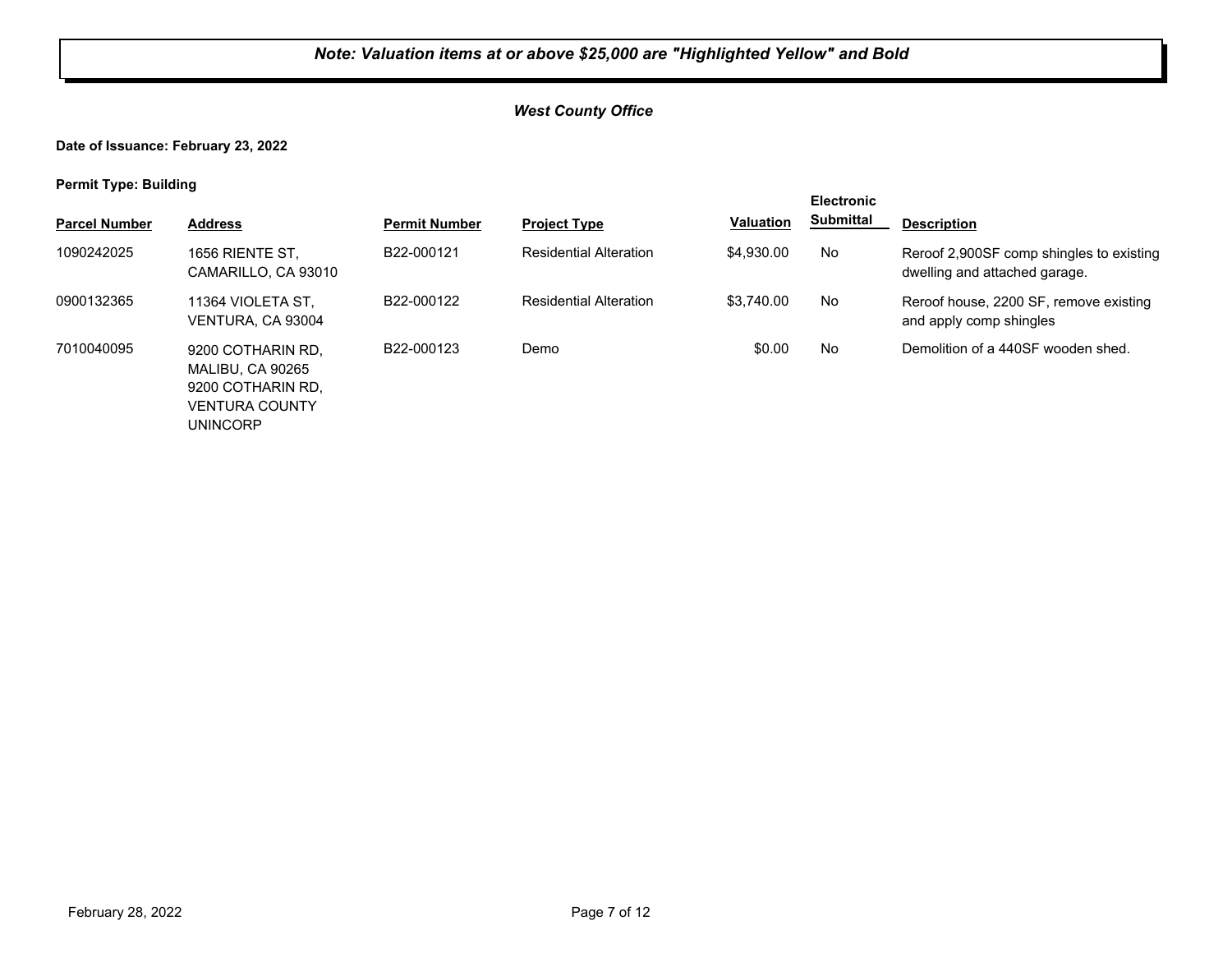#### *West County Office*

#### **Date of Issuance: February 23, 2022**

**Permit Type: Combo**

| <b>Parcel Number</b> | <b>Address</b>                              | <b>Permit Number</b> | <b>Project Type</b> | <b>Valuation</b> | <b>Electronic</b><br><b>Submittal</b> | <b>Description</b>                                                                                                                                                                                                                                                                                                                                            |
|----------------------|---------------------------------------------|----------------------|---------------------|------------------|---------------------------------------|---------------------------------------------------------------------------------------------------------------------------------------------------------------------------------------------------------------------------------------------------------------------------------------------------------------------------------------------------------------|
| 0610181320           | 8884 N VENTURA AV,<br>VENTURA, CA 93001     | C21-000390           | Residential         | \$64,685.00      | Yes                                   | Convert 576 SF garage into Accessory<br>dwelling unit                                                                                                                                                                                                                                                                                                         |
| 0180101335           | 1272 S RICE RD, OJAI,<br>CA 93023           | C21-000457           | PoolSpa             | \$32,815.10      | Yes                                   | construction of a 24x50 sq ft pool with<br>8x10 sq ft spa with automatic pool cover<br>per std #6-2019 sheet 100                                                                                                                                                                                                                                              |
| 0180030020           | 703 TICO RD, OJAI, CA<br>93023              | C21-001176           | Residential         | \$326,064.40     | Yes                                   | Construction of a new 1,666SF addition (1<br>bedroom and bathroom on the 2nd floor),<br>remodel of 2 existing bathrooms (92SF),<br>reconfigure space from 2 bedrooms into 1<br>(5085SF). Remodel include replacement<br>of 36 windows-896SF, 6 exterior doors-<br>148SF and 3 sliding glass doors- 159SF.                                                     |
| 0610181320           | 8882 N VENTURA AV.<br>VENTURA, CA 93001     | C21-001215           | Residential         | \$2,884.70       | Yes                                   | Convert 472 SF master bedroom into JR<br><b>ADU</b>                                                                                                                                                                                                                                                                                                           |
| 0430060655           | 1500 SYCAMORE RD,<br>FILLMORE, CA 93015     | C22-000094           | Residential         | \$0.00           | No                                    | New 4-zone ductless mini split system.                                                                                                                                                                                                                                                                                                                        |
| 7000080275           | 43500 PACIFIC COAST<br>HY, MALIBU, CA 90265 | C22-000148           | Residential         | \$570.60         | No                                    | Remodel existing bathroom 64 sq. ft. to<br>include-change design of shower                                                                                                                                                                                                                                                                                    |
| 0170141230           | 421 W EL ROBLAR DR.<br>OJAI, CA 93023       | C22-000151           | Residential         | \$16,557.40      | No                                    | Triplex (421, 423, 425 W EL ROBLRAR):<br>Remodel consist of changeout of 16<br>windows (223SF), 6 doors (120SF), reroof<br>1,500SF comp shingles, 272SF stucco<br>replacement, 2,200SF drywall<br>replacement, 522SF insulation<br>replacement, 3 new gas lines, 3 tankless<br>water heaters, and partial repair<br>interior/exterior walls (non structural). |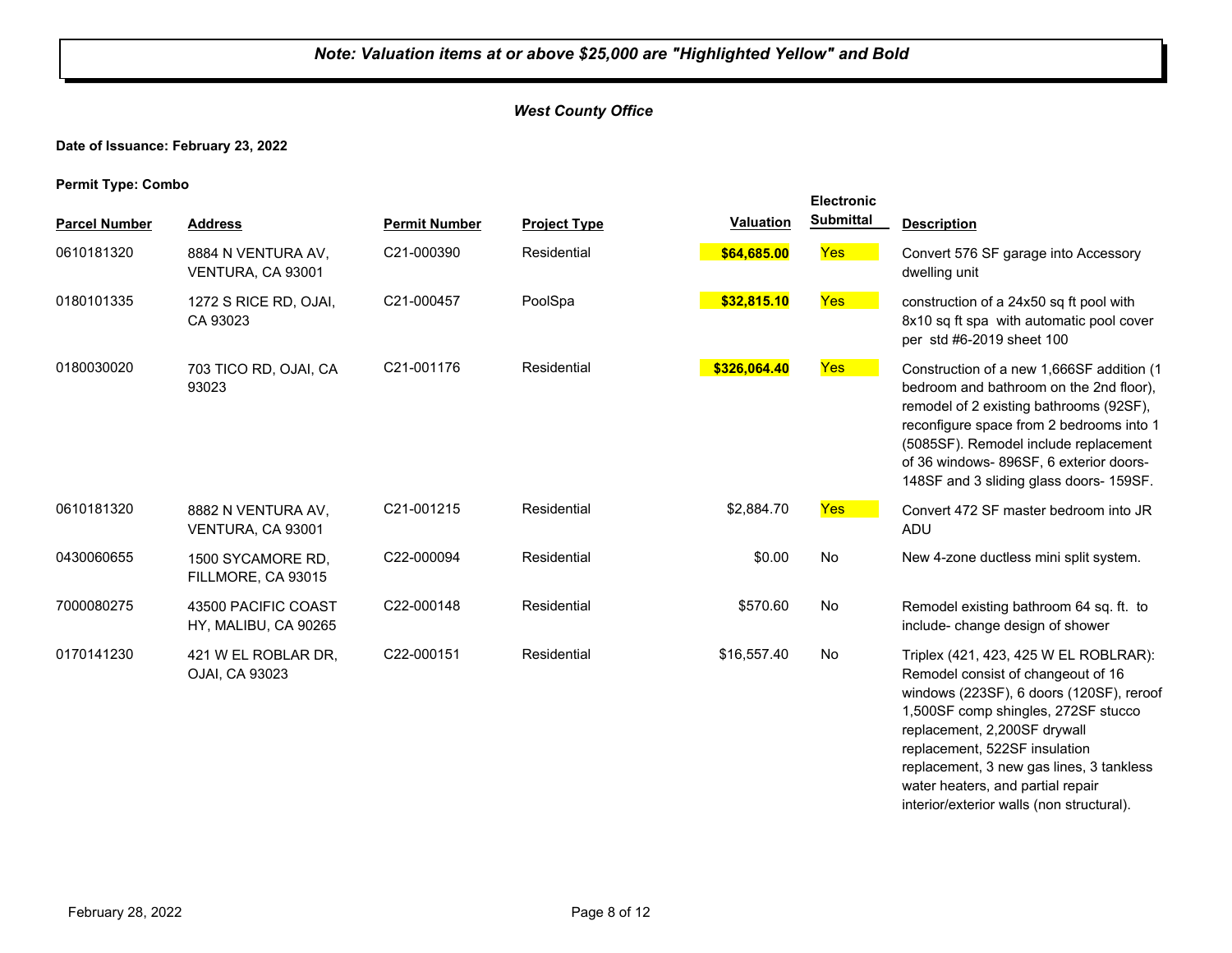#### **Date of Issuance: February 23, 2022**

#### **Permit Type: Mechanical**

| . .                  |                                                |                      |                     |                  | <b>Electronic</b> |                                                                                     |
|----------------------|------------------------------------------------|----------------------|---------------------|------------------|-------------------|-------------------------------------------------------------------------------------|
| <b>Parcel Number</b> | <b>Address</b>                                 | <b>Permit Number</b> | <b>Project Type</b> | <b>Valuation</b> | <b>Submittal</b>  | <b>Description</b>                                                                  |
| 1100362045           | 5580 LA CUMBRE RD.<br><b>SOMIS, CA 93066</b>   | M22-000044           | Residential         | \$0.00           | No                | change out 5 ton A/C and 5 ton hot water<br>fan coil in same location               |
| 0610140095           | 205 VERDE OAK DR,<br>OAK VIEW, CA 93022        | M22-000045           | Residential         | \$4.930.00       | No                | change out 4 ton heat pump change right<br>side yard, air handler new cut in closet |
| 0400220035           | 12727 KOENIGSTEIN RD.<br>SANTA PAULA, CA 93060 | M22-000046           | Residential         | \$0.00           | No                | change out 5 ton package unit -change<br>out on the roof like for likt              |
| 1550171035           | 89 E HIGHLAND DR.<br>CAMARILLO, CA 93010       | M22-000047           | Residential         | \$0.00           | No                | Furnace change out in the attic 70 BTUs<br>like for like                            |

#### **Date of Issuance: February 24, 2022**

#### **Permit Type: Building**

|                      |                                     |                      |                               |                  | <b>Electronic</b> |                                                                                                                 |
|----------------------|-------------------------------------|----------------------|-------------------------------|------------------|-------------------|-----------------------------------------------------------------------------------------------------------------|
| <b>Parcel Number</b> | <b>Address</b>                      | <b>Permit Number</b> | <b>Project Type</b>           | <b>Valuation</b> | <b>Submittal</b>  | <b>Description</b>                                                                                              |
| 1530090255           | 110 LOMA DR,<br>CAMARILLO, CA 93010 | B22-000125           | <b>Residential Alteration</b> | \$18,340.00      | No.               | Remove original tile and Reroof with<br>original Tile 3,500 sq. ft., replace<br>sheathing as needed 350 sq. ft. |

#### **Permit Type: Mechanical**

| . .                  |                                                           |                      |                     |                  | <b>Electronic</b> |                                                     |  |
|----------------------|-----------------------------------------------------------|----------------------|---------------------|------------------|-------------------|-----------------------------------------------------|--|
| <b>Parcel Number</b> | <b>Address</b>                                            | <b>Permit Number</b> | <b>Project Type</b> | <b>Valuation</b> | <b>Submittal</b>  | <b>Description</b>                                  |  |
| 0100201300           | 1459 N FOOTHILL RD.<br><b>VENTURA COUNTY, CA</b><br>99999 | M22-000048           | Residential         | \$0.00           | No                | Replacement of HVAC, same size and<br>same location |  |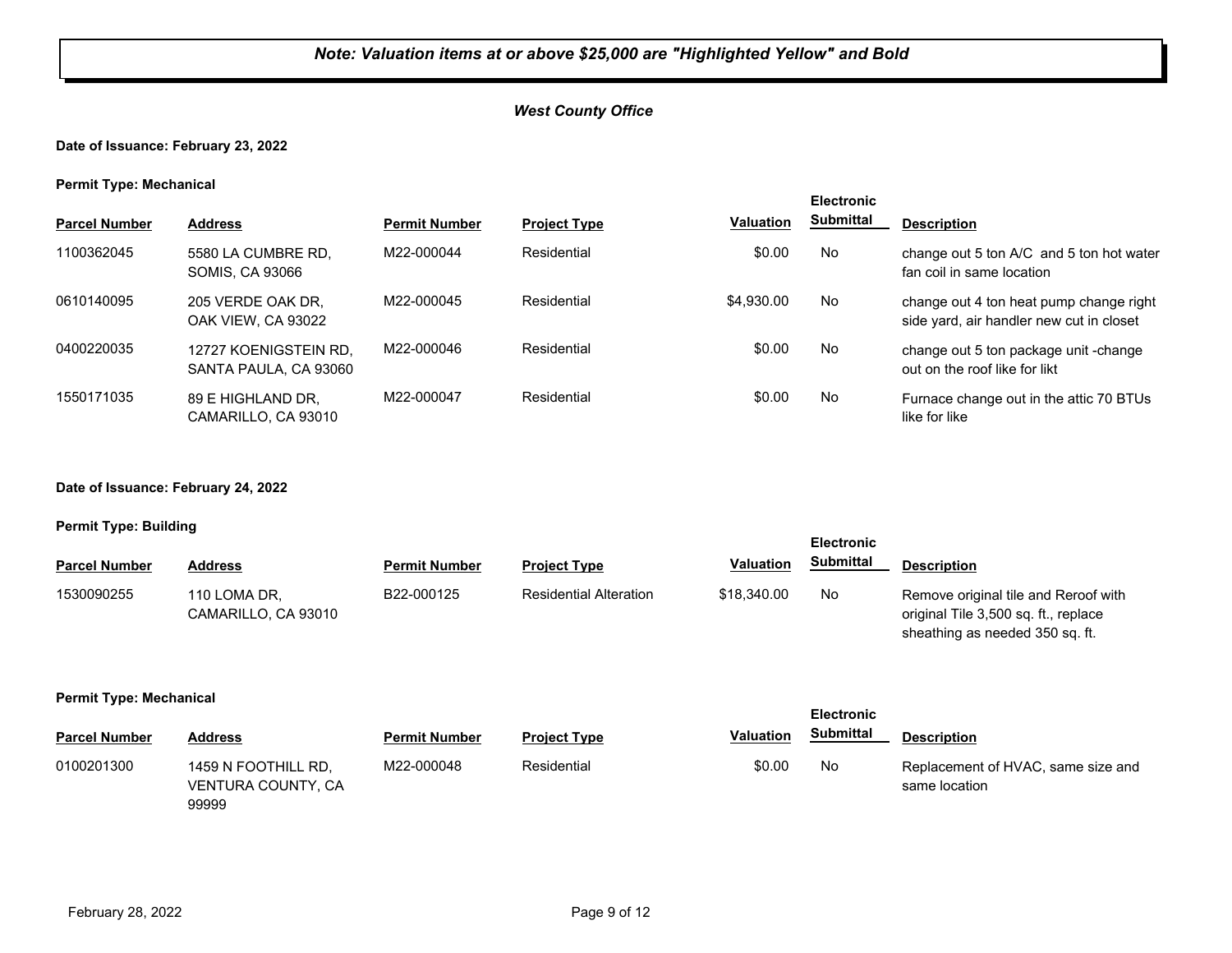#### *West County Office*

#### **Date of Issuance: February 24, 2022**

**Permit Type: Plumbing**

|                      |                                                 |                      |                     |                  | <b>Electronic</b> |                                                                                 |
|----------------------|-------------------------------------------------|----------------------|---------------------|------------------|-------------------|---------------------------------------------------------------------------------|
| <b>Parcel Number</b> | <b>Address</b>                                  | <b>Permit Number</b> | <b>Project Type</b> | <b>Valuation</b> | <b>Submittal</b>  | <b>Description</b>                                                              |
| 0310094485           | 309 RIVERSIDE RD, OAK<br><b>VIEW, CA 93022</b>  | P22-000037           | Residential         | \$0.00           | No                | Remove existing tankless water heater<br>and replace with electric water heater |
| 0340211125           | 531 RIDGE LINE DR, OAK<br><b>VIEW, CA 93022</b> | P22-000038           | Residential         | \$0.00           | No                | Replace 40 gallon water heater. Same<br>location in garage.                     |

#### **Date of Issuance: February 25, 2022**

#### **Permit Type: Building**

|                      |                                       |                      |                               |                  | <b>Electronic</b> |                                 |
|----------------------|---------------------------------------|----------------------|-------------------------------|------------------|-------------------|---------------------------------|
| <b>Parcel Number</b> | <b>Address</b>                        | <b>Permit Number</b> | <b>Project Type</b>           | <b>Valuation</b> | Submittal         | <b>Description</b>              |
| 2060141180           | 129 HOLLYWOOD AV.<br>OXNARD, CA 93035 | B22-000129           | <b>Residential Alteration</b> | \$2,380.00       | No                | Remove and Reroof 1,400 sq. ft. |

#### **Permit Type: Combo**

|                      |                                        |                      |                     |                  | <b>Electronic</b> |                                                                                                 |
|----------------------|----------------------------------------|----------------------|---------------------|------------------|-------------------|-------------------------------------------------------------------------------------------------|
| <b>Parcel Number</b> | <b>Address</b>                         | <b>Permit Number</b> | <b>Project Type</b> | <b>Valuation</b> | Submittal         | <b>Description</b>                                                                              |
| 0320041085           | 2068 LOS ENCINOS RD.<br>OJAI, CA 93023 | C22-000032           | PoolSpa             | \$32,815.10      | Yes               | 600 sq ft swimming pool 6-0' max depth<br>using county std s.p.a #6-2019, vaulted<br>pool cover |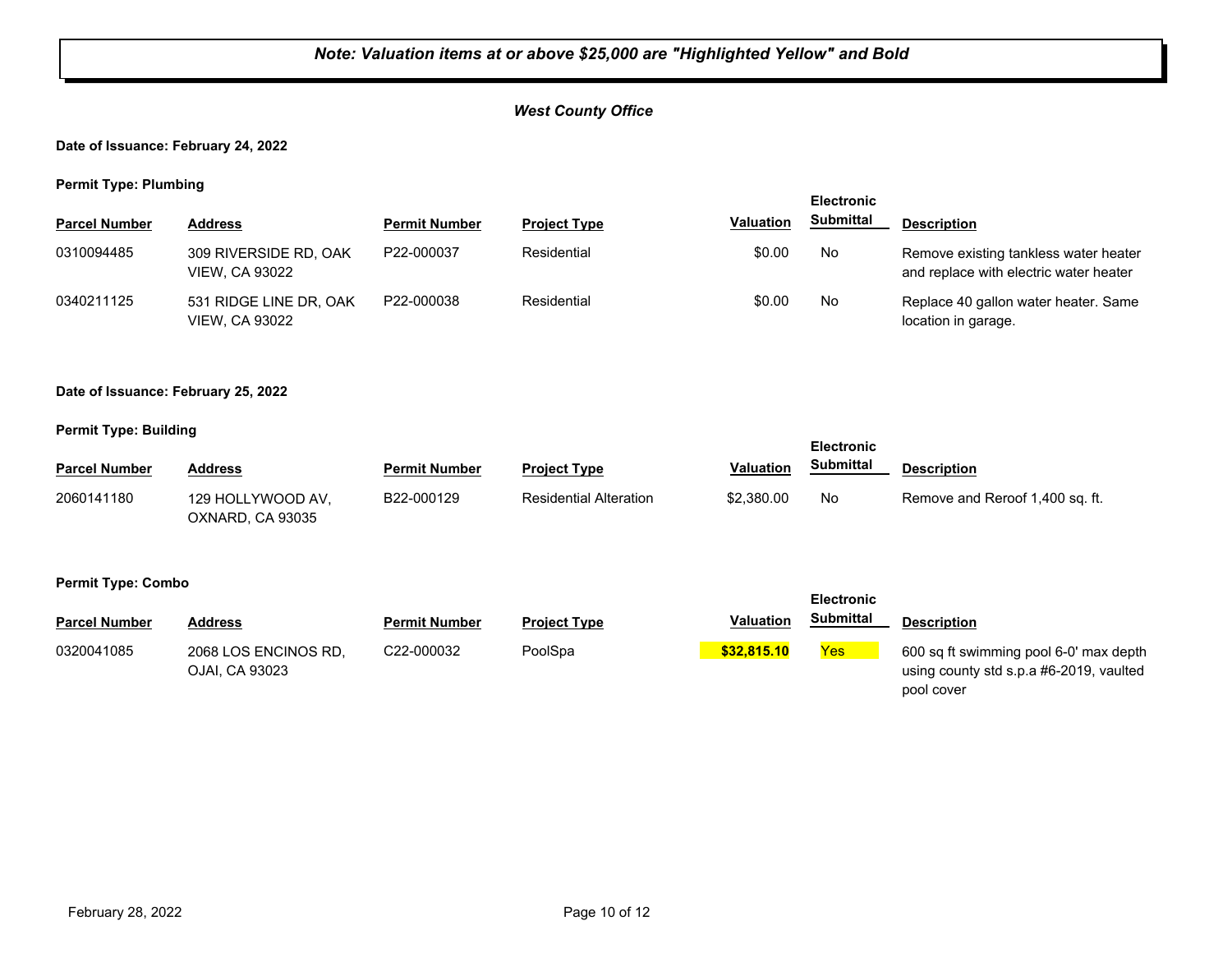#### **Date of Issuance: February 25, 2022**

**Permit Type: Electrical**

| . .<br><b>Parcel Number</b> | <b>Address</b>                                             | <b>Permit Number</b> | <b>Project Type</b> | <b>Valuation</b> | <b>Electronic</b><br><b>Submittal</b> | <b>Description</b>                                                                                 |
|-----------------------------|------------------------------------------------------------|----------------------|---------------------|------------------|---------------------------------------|----------------------------------------------------------------------------------------------------|
| 0430090410                  | 682 SYCAMORE RD.<br>FILLMORE, CA 93015                     | E21-001192           | Residential         | \$0.00           | Yes:                                  | Installation of roof mounted PV system,<br>3.68 KW and 16 panels<br>*Revision to add 400 amp panel |
| 0610274045                  | 925 HOLLY KNOLL DR.<br>OAK VIEW, CA 93022                  | E22-000120           | Residential         | \$0.00           | No                                    | Panel upgrade to 200 amp                                                                           |
| 0900200175                  | 280 CUMMINGS RD.<br>SANTA PAULA, CA 93060                  | E22-000121           | AG                  | \$0.00           | No                                    | Installation of AG meter, 200 meter and<br>pump                                                    |
| 2060142090                  | 140 HOLLYWOOD AV,<br>OXNARD, CA 93035<br>140 HOLLYWOOD, CA | E22-000123           | Residential         | \$0.00           | No                                    | Panel upgrade 200 amp.                                                                             |
| 1100100025                  | 321 E LA LOMA AV.<br><b>SOMIS, CA 93066</b>                | E22-000124           | AG                  | \$0.00           | No                                    | install new 400 AMP AG 3phas 277-480<br>volt pump service, 100 Hp pump                             |

**Permit Type: Plumbing**

| . .                  |                                      |                      |                     |                  | <b>Electronic</b> |                                     |
|----------------------|--------------------------------------|----------------------|---------------------|------------------|-------------------|-------------------------------------|
| <b>Parcel Number</b> | <b>Address</b>                       | <b>Permit Number</b> | <b>Project Type</b> | <b>Valuation</b> | Submittal         | <b>Description</b>                  |
| 2060314530           | 320 ROSSMORE DR.<br>OXNARD, CA 93035 | P22-000039           | Residential         | \$0.00           | No                | Repipe house, pex pipe, 15 fixtures |

**West County Office Valuation Subtotal: \$534,477.30**

**Total Unincorporated Weekly Valuation: \$802,712.30**